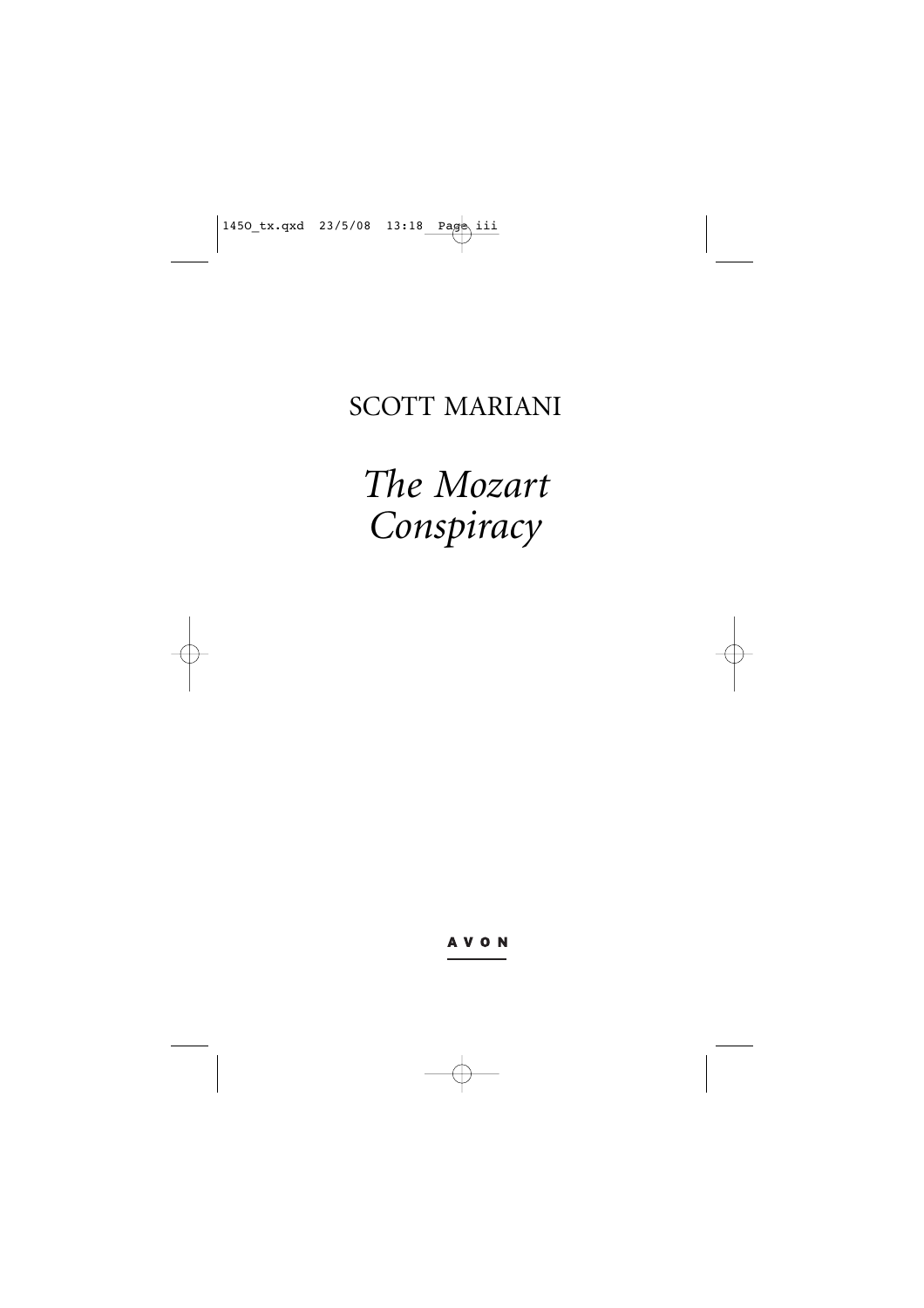'I know I must die.

Someone has given me *aqua toffana* and has calculated the precise time of my death – for which they have ordered a Requiem. It is for myself that I am writing this'

Wolfgang Amadeus Mozart, 1791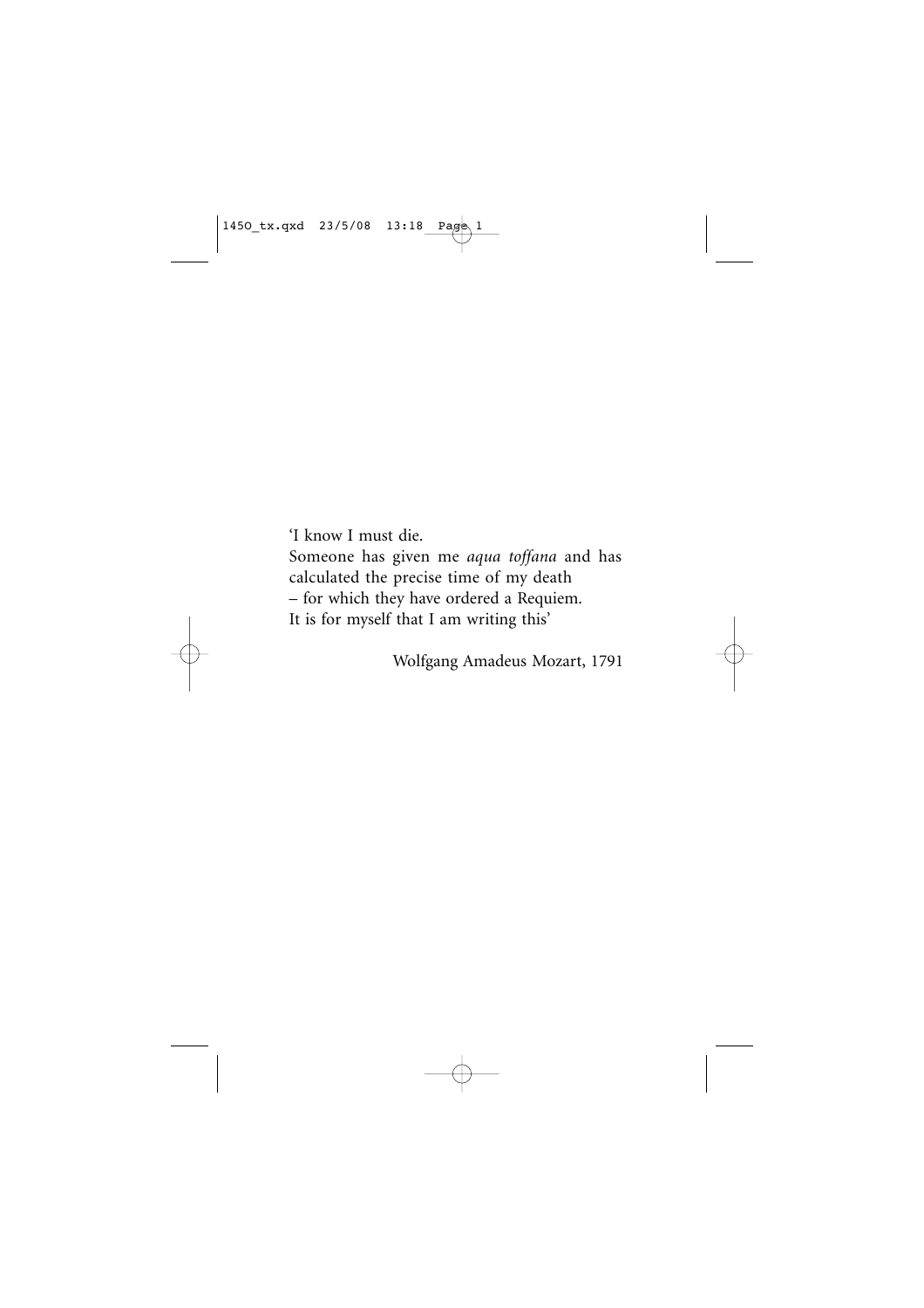## *Chapter One*

*Austria 9 January* 

Breathless with shock and terror, Oliver Llewellyn stumbled away from the scene he had just witnessed. He paused to lean against a bare stone wall. Nausea washed over him. His mouth was dry.

He hadn't known exactly what he would find when he'd slipped away to explore the house. But what he'd seen – what they'd done to the man in that strange vaulted room – was more horrible than anything he could have imagined.

He ran on. Up a winding flight of stone steps and through the connecting bridgeway, then back into the main part of the house with its classical architecture and décor. He could hear the chatter and laughter of the party guests. The string quartet in the ballroom had started up a Strauss waltz.

The Sony Ericsson phone was still switched on and in video mode. He turned it off and slipped it in his tuxedo pocket, then glanced at the old wind-up watch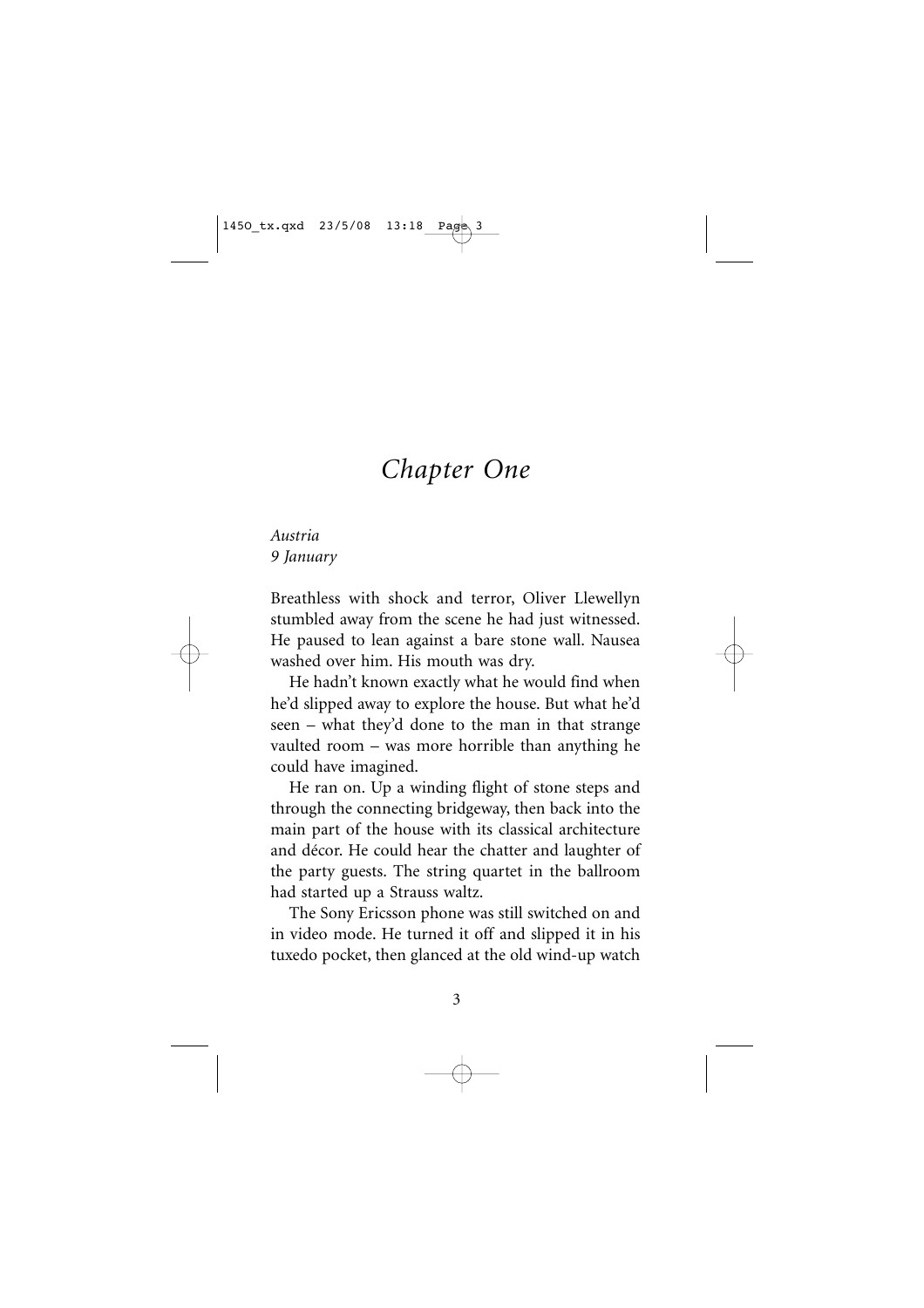on his wrist. It was almost nine thirty – his recital was due to resume in fifteen minutes. Oliver straightened his tux and took a deep breath. He walked down the sweeping double staircase to rejoin the party, attempting to conceal the panic in his step. Chandeliers glittered. Waiters attended to the guests, carrying silver trays laden with champagne flutes. As he reached the bottom of the stairs he snatched a glass from a tray and gulped it down. Across the room, near a tall marble fireplace, he could see the gleaming Bechstein grand piano he'd been playing just a few minutes earlier. It seemed like hours ago.

A hand landed on his shoulder. He tensed and spun around. An elderly gentleman with wire-framed glasses and a trim beard was smiling at him.

'May I congratulate you on a fine recital, Herr Meyer,' the man said in German. 'The Debussy was magnificent. I eagerly await the second half of your programme.'

'*D-Danke schön*,' Oliver stammered. He looked around him nervously. Could they have spotted him? He had to get away from this place.

'But you look very pale, Herr Meyer,' the old man said, frowning at him. 'Are you unwell? Shall I fetch you a glass of water?'

Oliver searched for the words. '*Krank*,' he muttered. 'I'm feeling sick.' He broke away from the old man and reeled through the crowd. He stumbled into a pretty woman in a sequin gown,spilling her drink.People stared at him. He blurted out an apology and pushed on.

He knew he was drawing attention to himself. Over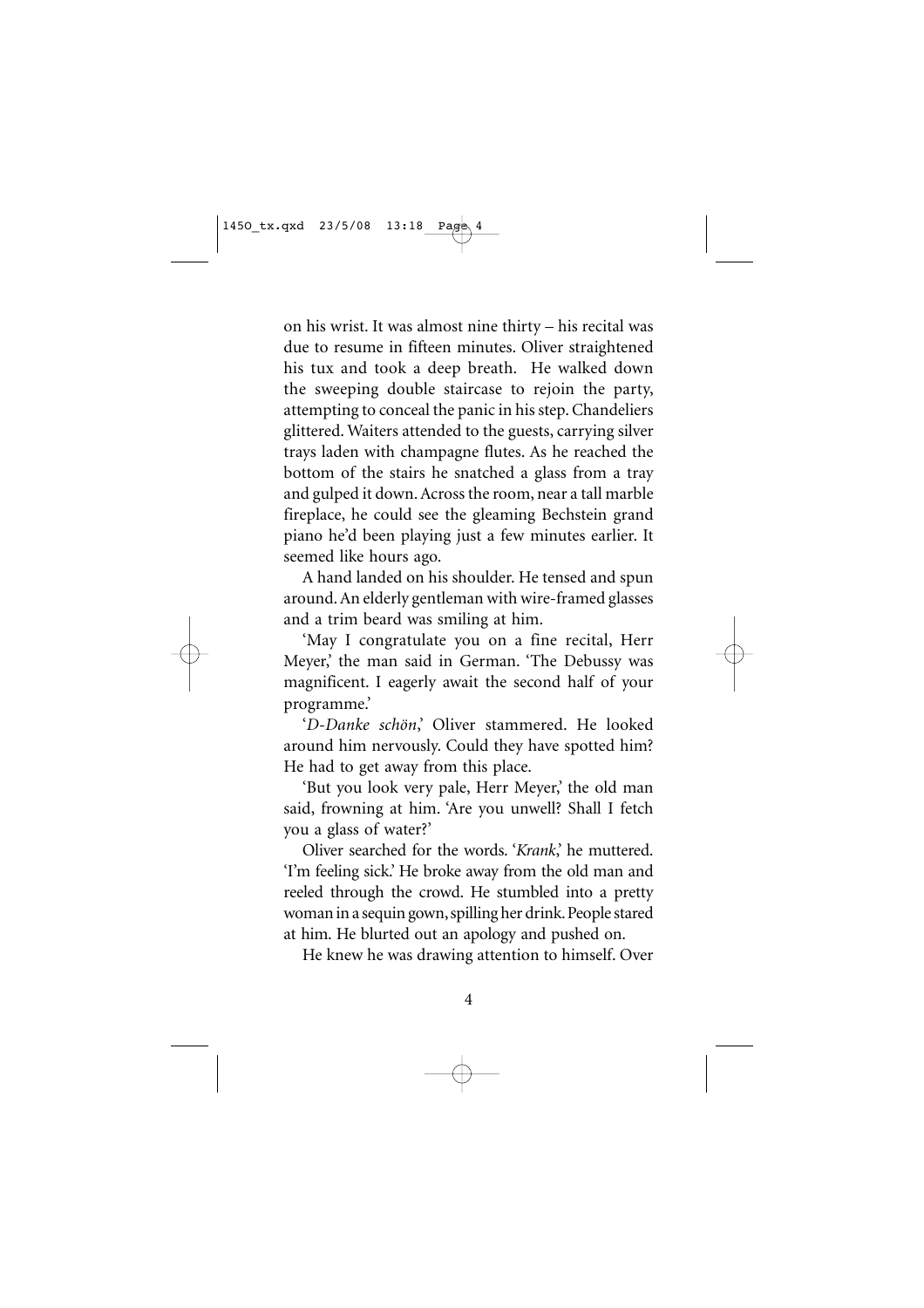his shoulder he spotted security guards with radios. They were coming down the stairs, mingling with the crowd, pointing in his direction. Someone must have seen him slip under the cordon. What else did they know?

The phone was in his pocket. If they found it, it would give him away and they'd kill him.

He made it to the main doorway. The cold, crisp air hit him and his breath billowed. The sweat on his forehead suddenly felt clammy.

The grounds of the mansion were deep in snow. A flash of lightning cut across the night sky, and for a moment the eighteenth-century façade of the house was lit up like daylight. His classic racing-green MG Midget was parked between a glistening Bentley and a Lamborghini, and he headed towards it. A voice behind him called out 'Halt!'

Oliver ignored the security guard and climbed into his car. The engine fired up, he put his foot down, and the MG's wheels spun on the icy cobbles. He headed up the long driveway towards the main gates. By the gatehouse, another security guard was standing talking on a radio.

The tall gilded wrought-iron gates were gliding shut.

Oliver aimed the MG at the closing gap and rammed them. He was thrown forward in his seat and the car's front wings buckled, but he made it through and kept going. The guard yelled at him to stop. He accelerated hard down the icy road.

Within less than a minute he saw the lights of a car behind him, dazzling in his rear-view mirror as it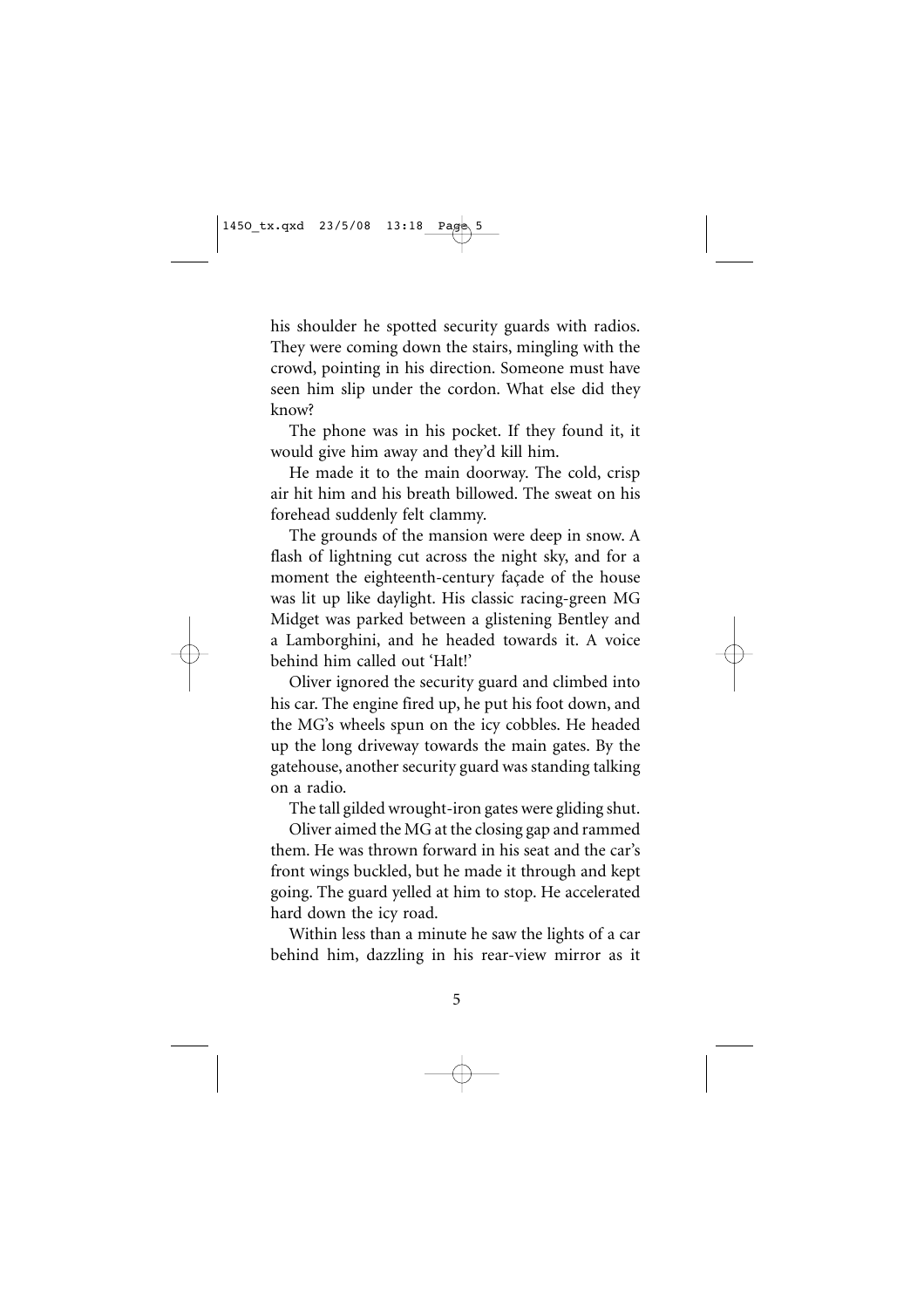gained in speed. Snow-laden conifers flashed by in the yellow glow of his headlights.

He saw the sheet ice up ahead but it was too late to do anything. He felt the car go into a skid as he hit it and grappled with the wheel, just managing to regain control. The car travelling behind him hit the glassy surface in his wake and spun into the trees at the side of the road.

Twenty minutes later he was back at the guesthouse. He parked the dented MG out of sight around the back and ran up to his room. The storm was gathering and wispy snow was giving way to torrential rain that drummed on the roof. The lamp on his desk flickered as he turned on the laptop.

It seemed to take forever to load up. He didn't know how much time he had. 'Come on. Come on,' he implored.

Logging on to his email account, he scrolled urgently through the inbox to a message entitled *The Mozart Letter*. It was from the professor. He hit REPLY, his fingers jittery on the keys as he typed.

*Professor – Must talk to you again about the letter. Urgent. Will call you. Have discovered something. Danger.*

He hit SEND and fumbled for his phone, attaching it to the laptop with a USB cable. *Calm. Stay calm.* Working fast, he downloaded the video-clip file from the Sony Ericsson onto the hard drive.

He didn't want to look at the video but knew he mustn't be caught with it. There was only one place he could send it safely. He would email it to her. Then she'd definitely receive it, wherever she was.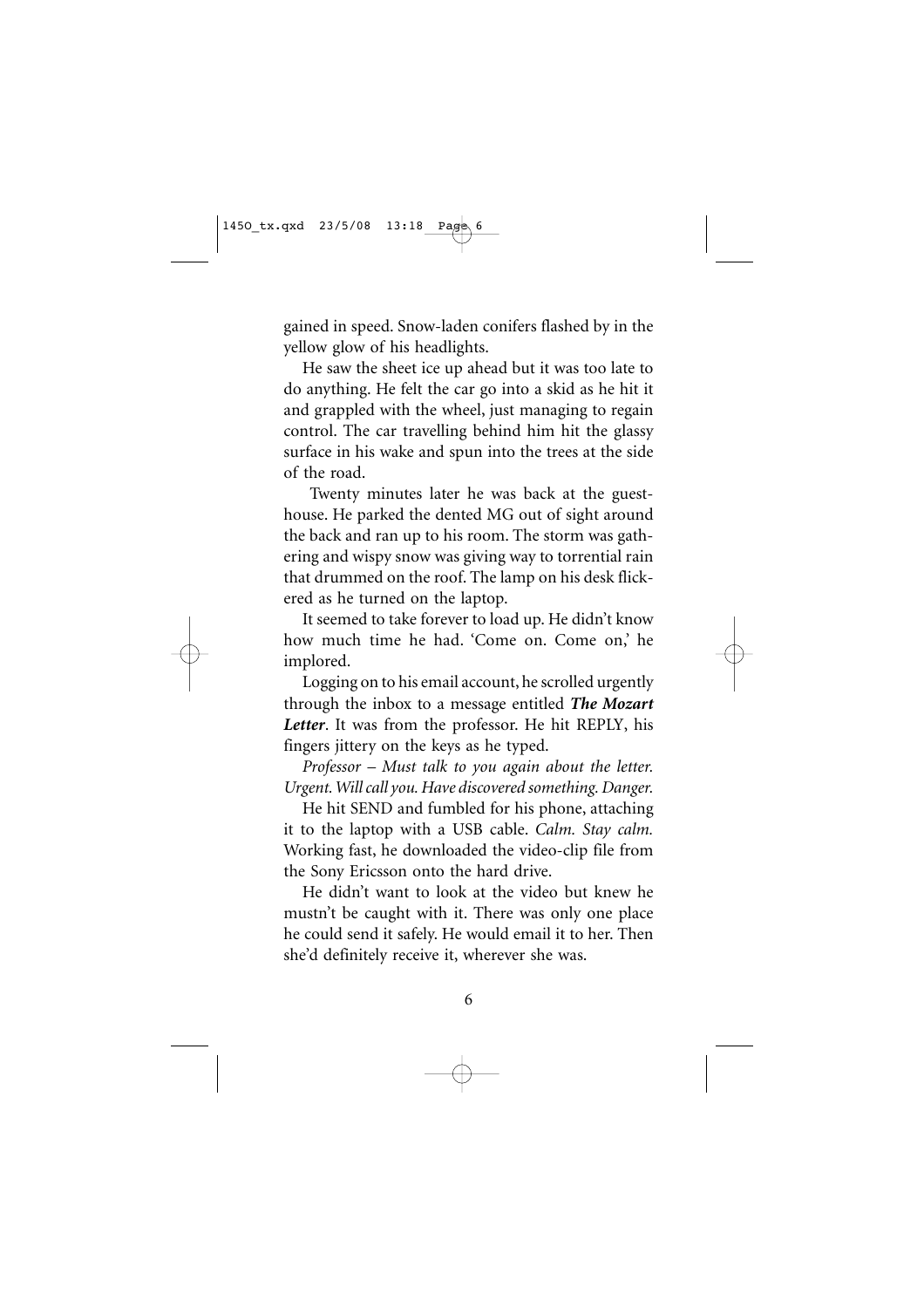The lights went out halfway through typing the email. In the darkened room, the screen was telling him his Internet connection was broken. He swore, picked up the phone. Dead. The storm had taken out the phone lines too.

Oliver bit his lip, thinking hard. The laptop was still running on its own power. He dug in his briefcase and found the CD-ROM he'd been using to store his research photographs. He slammed it into the laptop's disk drive and hurriedly copied the video file onto it.

Fumbling in the dark he found the box-set of Mozart's opera *The Magic Flute*. He'd been meaning to post it back to her anyway and had already stamped and addressed the padded envelope. He nodded to himself. It was the only way. He pulled out one of the Mozart discs and put the CD he'd just copied in its place. Grabbing a marker pen, he scribbled a few quick words on the disc's shiny surface before he placed the music CD on top of it and shut the box. He prayed that if she saw it before he got there, she'd take his warning seriously.

He knew there was a post box not far from the guesthouse, off the square at the end of Fischer Strasse, and he ran downstairs and out into the street. The power was still down, the houses in darkness. The lashing rain had turned to sleet and his tuxedo was quickly soaked as he jogged down the slushy pavements. Dirty snow lay piled against the sleeping buildings. The streets were deserted.

Oliver shoved his package into the post box, his fingers shaking with cold and fear, and turned back to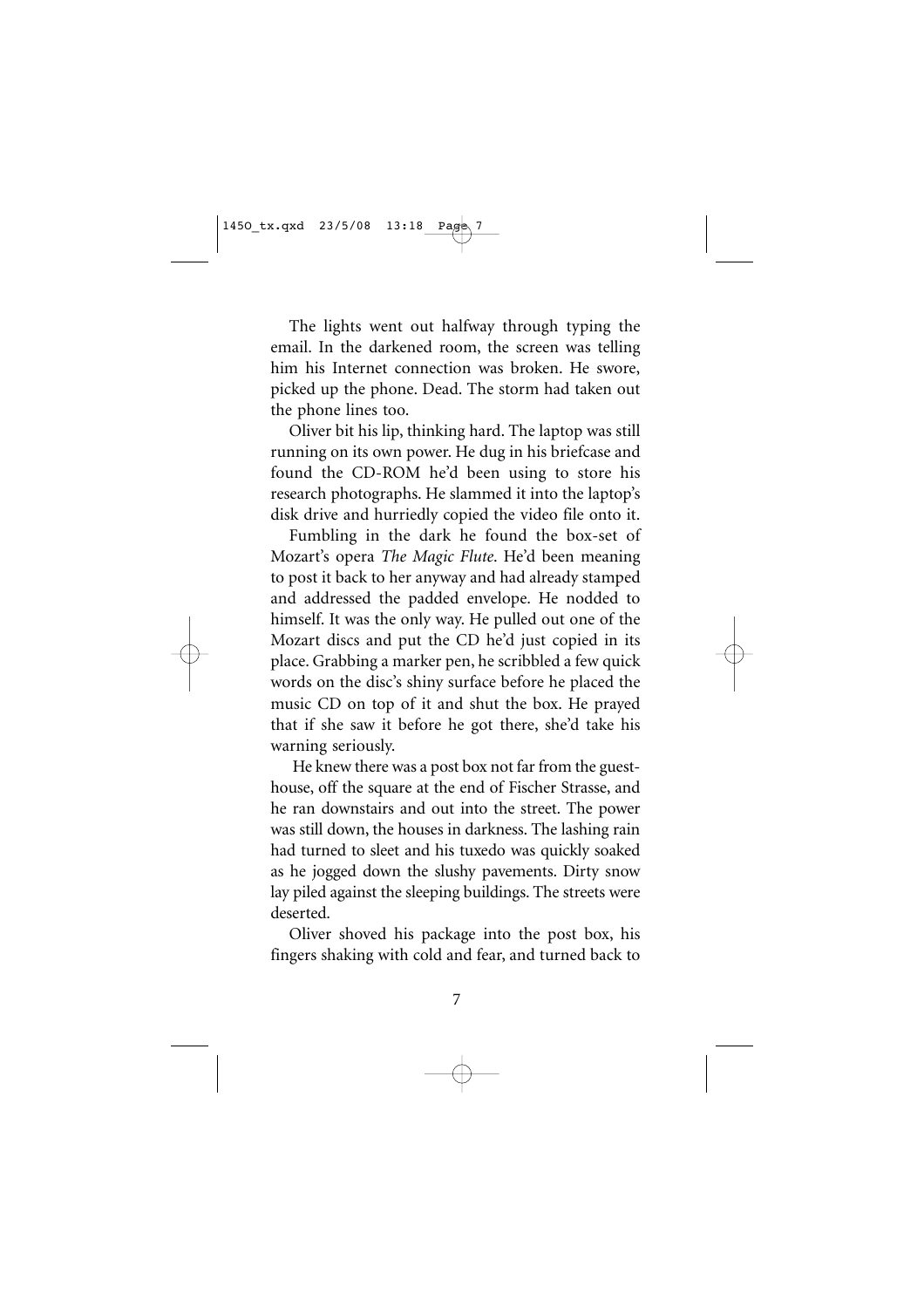the guesthouse. Now to pack his things and get the hell out of here – fast.

He was fifty yards from the darkened guesthouse when the powerful headlamps came around the street corner and washed over him. The big car bore down on him. He turned to run back the other way but slipped and grazed a knee on the pavement. The Mercedes pulled up next to him. There were four men inside. The back doors opened and two of them stepped out and seized his arms. Their faces were grim. They bundled him into the back seat and the car powered away up through the quiet village.

Nobody spoke. Oliver sat staring at his feet in the darkness. The Mercedes came to a halt, and the men pulled him roughly out of the car.

They were at the side of a lake. The sleet had stopped, and pale moonlight shone down across the water's frozen surface. The village lights had come back on and glimmered in the distance.

All four men stepped out of the car. They hauled Oliver out too and slammed him against the side. One of his arms was twisted up painfully behind his back and someone kicked his feet apart. He felt expert hands frisking him.

He remembered the phone just a second before they found it in his jacket pocket. Fear rose within him as he realized that in his haste he hadn't deleted the video-clip.

The men hauled Oliver off the cold metal of the car and he saw the pistol glint in the moonlight. The man holding it was tall, about six-four, and heavily built.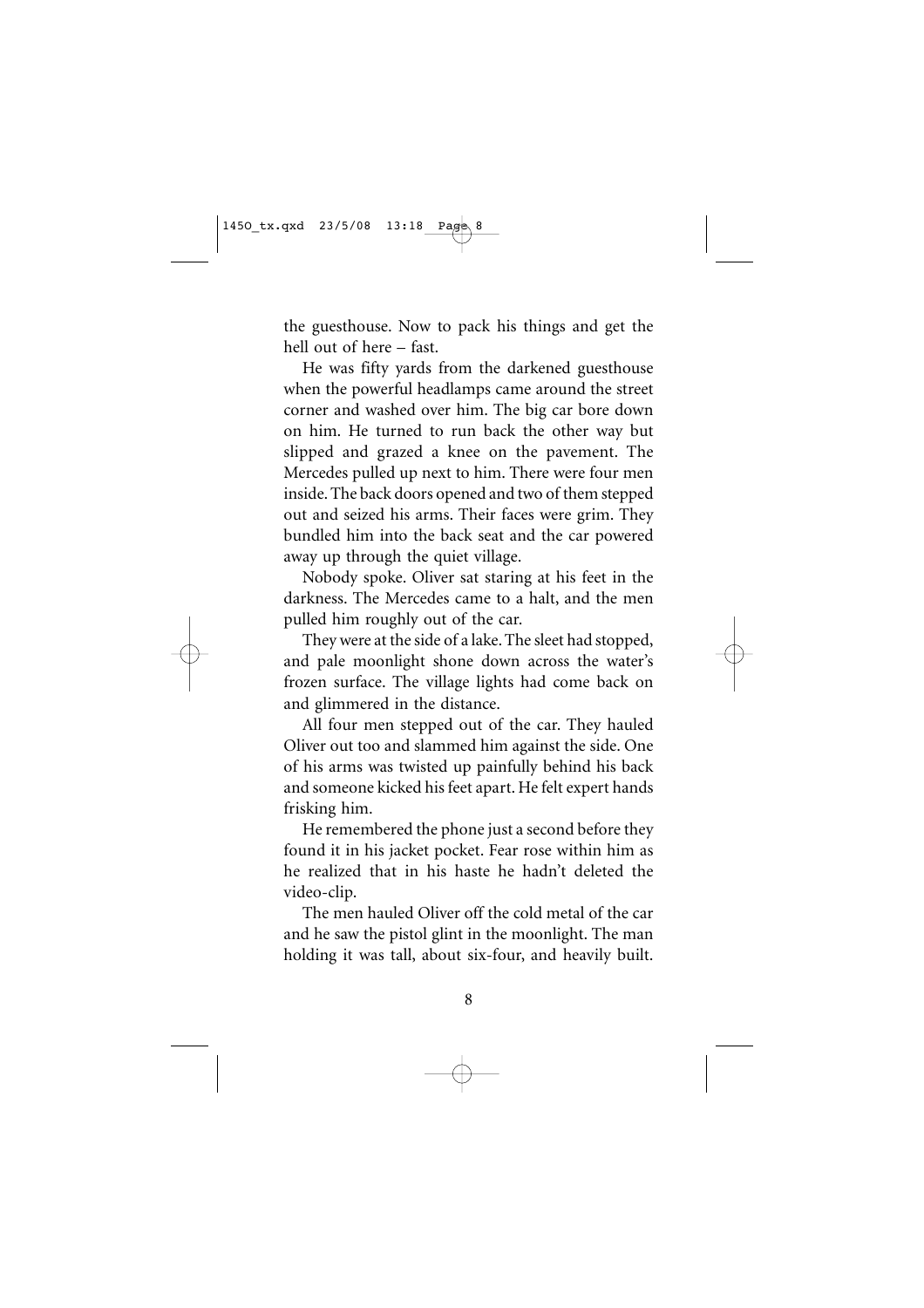His eyes were impassive, and below the line of his sandy crew-cut one of his earlobes was twisted and mangled.

Oliver stared at him. 'I've seen you before.'

'Walk.' The man with the gun motioned towards the lake.

Oliver stepped through the rushes and placed one foot on the ice. He walked out across the lake. Ten yards, fifteen. The ice was thick and solid underneath him. Every nerve in his body was screaming, his heart thudding in the base of his throat. There had to be a way out of this.

But there wasn't, and he knew it. He walked on, slipping on the hard, smooth ice. His tuxedo was soaked with sweat.

He'd walked about thirty yards from the lakeside when he heard the gunshot. He flinched – but there was no impact, no pain. He felt the strike of the bullet resonate through the ice under his feet.

That was when he realized they weren't going to shoot him.

He watched helplessly as the blue fissure spread from the bullet-hole in the ice and ran past his feet with a slow, ripping crackle. He glanced back at the lakeside. Saw another man reach inside the car, come out with a stubby submachine gun and hand it to the tall man.

Oliver closed his eyes.

The tall man had a wide grin on his face as he held the weapon tightly at the hip and squeezed off a short fully-automatic blast at Oliver's feet.

The ice was churned into flying splinters. A spider's web of cracks appeared all around him. There was